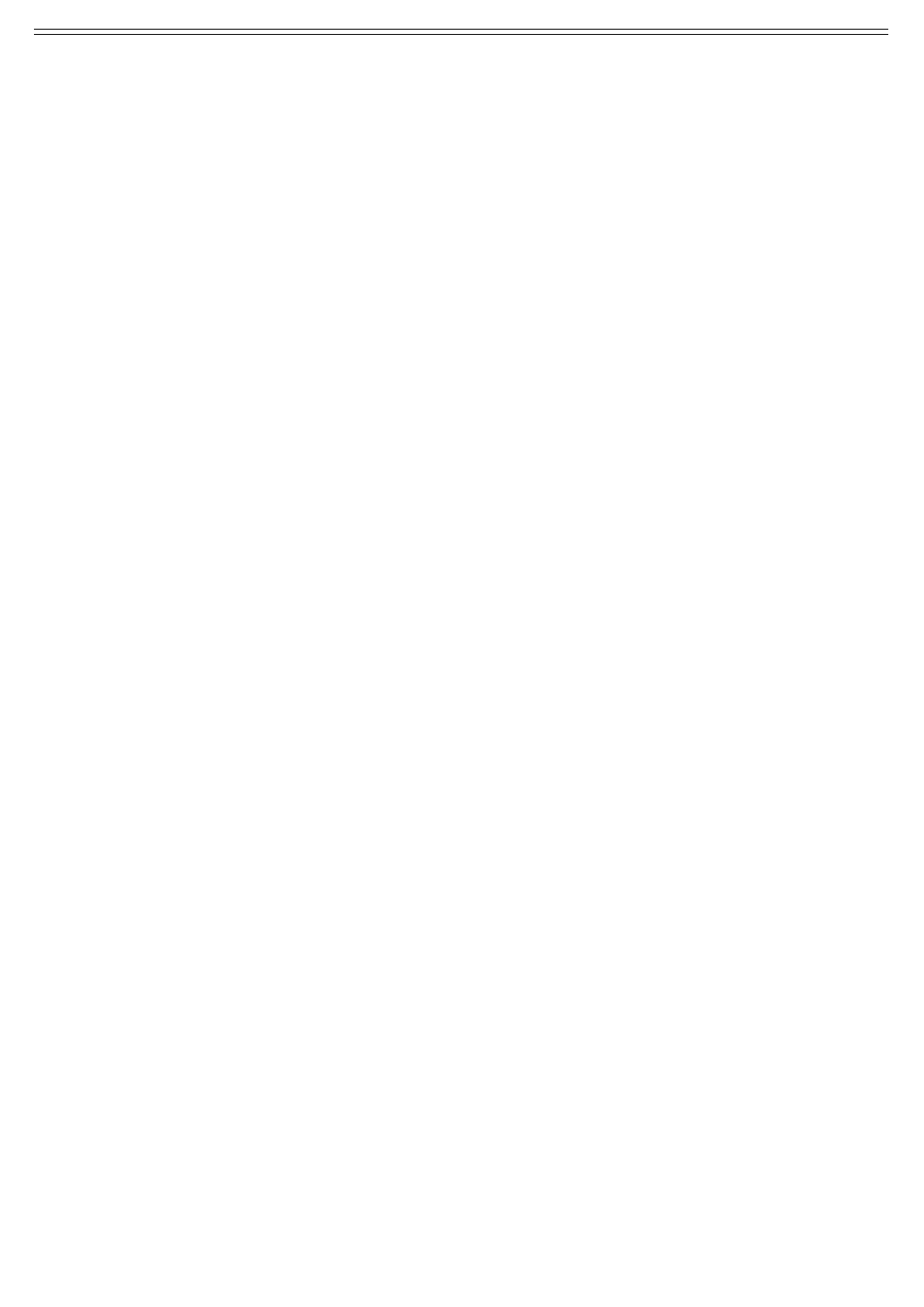#### **EXPLANATORY NOTE**

This Registration Statement on Form S-8 (the "Registration Statement") registers the offer and sale of an additional 500,000 shares of common stock, par value \$0.001 per share (the "Common Stock"), of Universal Stainless & Alloy Products, Inc., a Delaware corporation (the "Registrant"), that may be issued under the Amended and Restated Universal Stainless & Alloy Products, Inc. 2017 Equity Incentive Plan, as amended (the "2017 Plan"), in accordance with the terms of the 2017 Plan. The 2017 Plan is more fully described in Proposal No. 3 contained in the Registrant's definitive proxy statement on Schedule 14A filed with the U.S. Securities and Exchange Commission (the "Commission") on April 4, 2022. On May 4, 2022, the Registrant's stockholders approved an amendment to the 2017 Plan which provides for an increase of 500,000 shares to the number of shares of Common Stock reserved for issuance pursuant to the 2017 Plan.

Pursuant to General Instruction E to Form S-8, the contents of each of (i) the Registration Statement on Form S-8 (File No. 333-184334), filed by the Registrant with the Commission on October 9, 2012 and amended by Post-Effective Amendment No. 1, filed by the Registrant with the Commission on May 8, 2017, (ii) the Registration Statement on Form S-8 (File No. 333-217794), filed by the Registrant with the Commission on May 8, 2017, and (iii) the Registration Statement on Form S-8 (File No. 333-255909), filed by the Registrant with the Commission on May 7, 2021, each registering the offering and sale of shares of Common Stock issuable under the 2017 Plan, is hereby incorporated by reference except to the extent supplemented, amended or superseded by the information set forth therein or herein.

#### **PART I INFORMATION REQUIRED IN THE SECTION 10(a) PROSPECTUS**

#### **ITEM 1. PLAN INFORMATION.\***

#### **ITEM 2. REGISTRANT INFORMATION AND EMPLOYEE PLAN INFORMATION\***

**\*** Information required by Part I to be contained in the Section 10(a) prospectus is omitted from this Registration Statement in accordance with Rule 428 under the Securities Act of 1933, as amended (the "Securities Act"), and the Note to Part I of Form S-8. The document containing the information specified in Part I will be delivered to the participants in the 2017 Plan as required by Rule 428(b)(1). In accordance with the rules and regulations of the Commission and the instructions to Form S-8, such documents are not being filed with the Commission either as part of this Registration Statement or as prospectuses or prospectus supplements pursuant to Rule 424 under the Securities Act.

#### **PART II INFORMATION REQUIRED IN THE REGISTRATION STATEMENT**

#### **ITEM 3. INCORPORATION OF DOCUMENTS BY REFERENCE.**

The following documents filed by the Registrant with the Commission are incorporated by reference into this Registration Statement:

1. The Registrant's Annual Report on [Form](http://www.sec.gov/ix?doc=/Archives/edgar/data/931584/000156459022005590/usap-10k_20211231.htm) 10-K for its fiscal year ended December 31, 2021, as filed on February 17, 2022 (File No. 001-39467);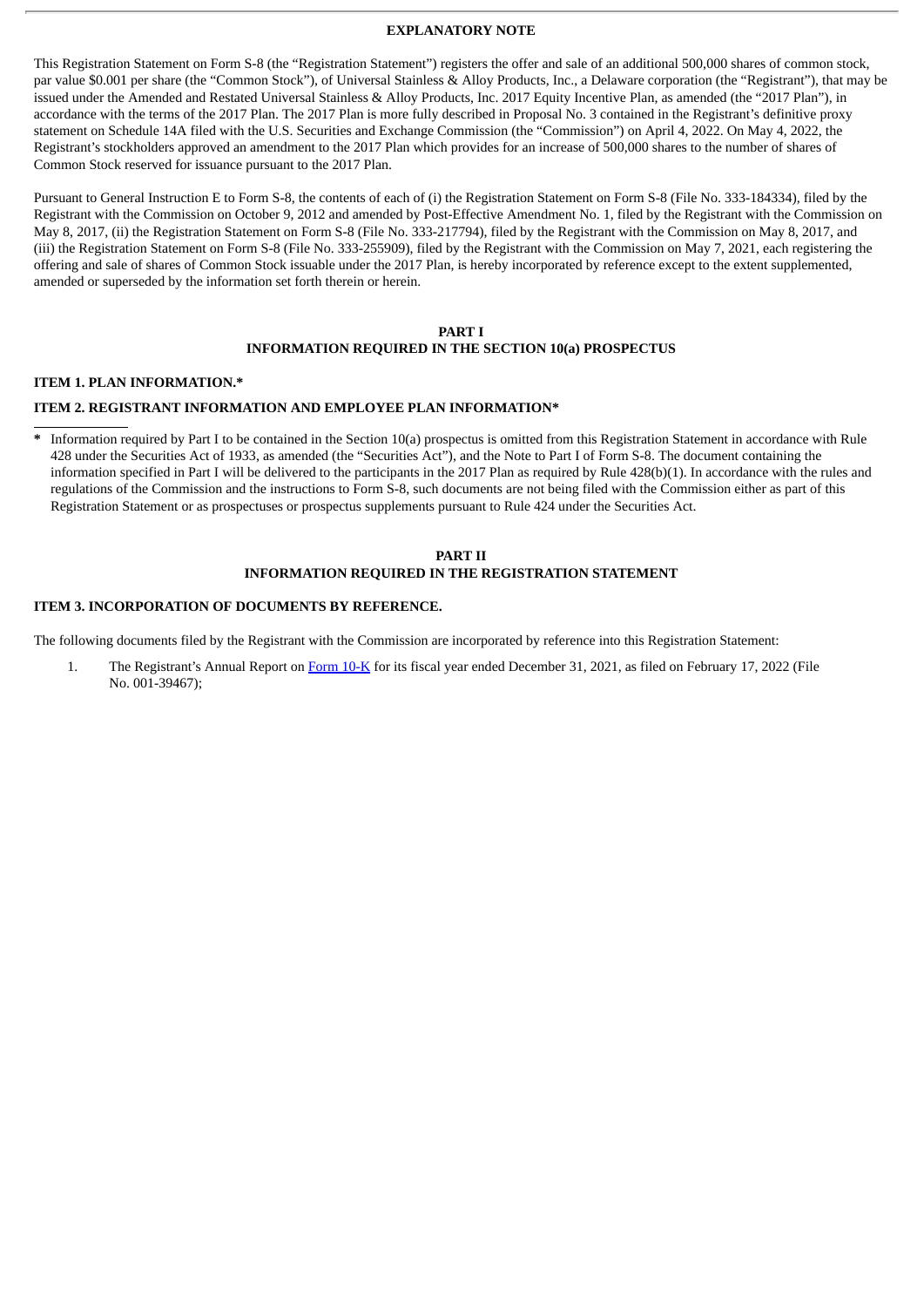- 2. All other reports filed by the Registrant pursuant to Sections 13(a), 13(c), 14 and 15(d) of the Securities Exchange Act of 1934, as amended (the "Exchange Act"), since December 31, 2021 (except to the extent of any information furnished in a Current Report on Form 8-K under Item 2.02 or Item 7.01 and exhibits furnished therein that relate to such items); and
- 3. The description of the Registrant's Common Stock contained in the Registration Statement filed by the Registrant under Section 12 of the Securities Exchange Act of 1934, as amended (the "Exchange Act"), including any amendments or reports filed for the purpose of updating such description.

All documents subsequently filed by the Registrant with the Commission pursuant to Sections 13(a), 13(c), 14 and 15(d) of the Exchange Act after the date of this Registration Statement, but prior to the filing of a post-effective amendment to this Registration Statement that indicates that all securities offered by this Registration Statement have been sold or which deregisters all such securities then remaining unsold, shall be deemed to be incorporated by reference into this Registration Statement; provided, however, that the Registrant is not incorporating by reference any information furnished (but not filed) under Item 2.02 or Item 7.01 of any Current Report on Form 8-K or any exhibit furnished therein that relates to such items. Each document incorporated by reference into this Registration Statement shall be deemed to be a part of this Registration Statement from the date of filing of such document with the Commission until the information contained therein is superseded or updated by any subsequently filed document that is incorporated by reference into this Registration Statement or by any document that constitutes part of the prospectus relating to the Plan, each meeting the requirements of Section 10(a) of the Securities Act.

#### **ITEM 4. DESCRIPTION OF SECURITIES.**

Not applicable.

#### **ITEM 5. INTERESTS OF NAMED EXPERTS AND COUNSEL.**

Not applicable.

#### **ITEM 6. INDEMNIFICATION OF DIRECTORS AND OFFICERS.**

Section 102(b)(7) of the Delaware General Corporation Law (the "DGCL") permits a corporation, in its certificate of incorporation, to limit or eliminate, subject to certain statutory limitations, the liability of directors to the corporation or its stockholders for monetary damages for breaches of fiduciary duty, except for liability (a) for any breach of the director's duty of loyalty to the corporation or its stockholders, (b) for acts or omissions not in good faith or which involve intentional misconduct or a knowing violation of law, (c) under Section 174 of the DGCL or (d) for any transaction from which the director derived an improper personal benefit. The Company's Amended and Restated Certificate of Incorporation, as amended, and its Third Amended and Restated By-Laws provide that the personal liability of its directors is so eliminated to the fullest extent permitted by Section 102(b)(7) of the DGCL.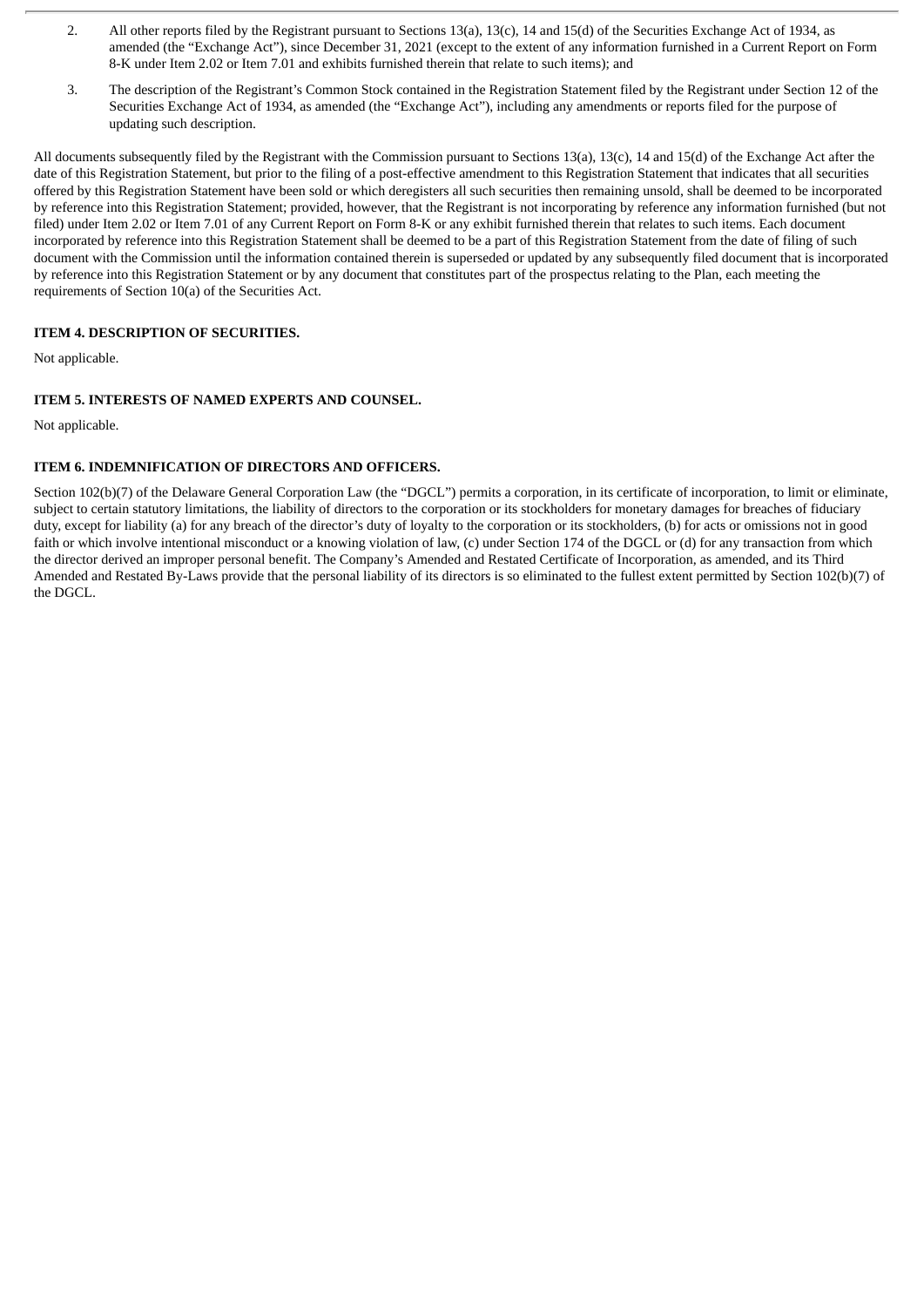Under Section 145 of the DGCL, a corporation has the power to indemnify directors and officers under certain prescribed circumstances and subject to certain limitations against certain costs and expenses, including attorneys' fees actually and reasonably incurred in connection with any action, suit or proceeding, whether civil, criminal, administrative or investigative, to which any of them is a party by reason of his being a director or officer of the corporation if it is determined that he acted in accordance with the applicable standard of conduct set forth in such statutory provision. The Company's Amended and Restated Certificate of Incorporation, as amended, provides that it will, to the fullest extent permitted by Section 145 of the DGCL, indemnify any and all persons who it has the power to indemnify under Section 145 of the DGCL from and against any and all of the expenses, liabilities or other matters referred to in or covered by Section 145 of the DGCL. Under the Company's Amended and Restated Certificate of Incorporation, as amended, such indemnification shall not be deemed exclusive of any other rights to which those indemnified may be entitled under any by-law, agreement, vote of stockholders or disinterested directors or otherwise, both as to action taken in an official capacity and as to action in any other capacity while holding office, and shall continue as to a person who has ceased to be a director, officer employee or agent and shall inure to the benefit of the heirs, executors and administrators of such a person. The Company's Third Amended and Restated By-laws provide that the Company shall indemnify and hold harmless, to the fullest extent permitted by applicable law, any person who was or is made or is threatened to be made a party or is otherwise involved in any action, suit or proceeding, whether civil, criminal, administrative or investigative by reason of the fact that such person, or a person for whom such person is the legal representative, is or was a director or officer of the Company or is serving at the Company's request as a director, officer, employee or agent of another corporation or of a partnership, joint venture, trust, enterprise or nonprofit entity, including service with respect to employee benefit plans, against all liability and loss suffered and expenses (including attorneys' fees) reasonably incurred by such person. The Company is required under its Third Amended and Restated By-Laws to indemnify a person in connection with a proceeding (or part thereof) initiated by such person only if the proceeding (or part thereof) was authorized by the Company's board of directors. The Company are is authorized to purchase and maintain insurance on behalf of any person who is or was a director, officer, employee or agent of the Company, or is or was serving at the Company's request as a director, officer, member, employee or agent of another corporation, partnership, joint venture, trust or other enterprise against any liability asserted against such person and incurred by such person in any such capacity, or arising out of such person's status as such, whether or not the Company would have the power to indemnify such person against such liability under the applicable provisions of its Third Amended and Restated By-Laws or of the DGCL.

#### **ITEM 7. EXEMPTION FROM REGISTRATION CLAIMED.**

Not Applicable.

#### **ITEM 8. EXHIBITS.**

The following exhibits are filed herewith or incorporated by reference as part of this Registration Statement:

- 4.1 Amended and Restated Certificate of [Incorporation](http://www.sec.gov/Archives/edgar/data/931584/000156459018003014/usap-ex31_181.htm) (incorporated by reference to Exhibit 3.1 to the Registrant's Annual Report on Form 10-K for the year ended December 31, 2017).
- 4.2 Third Amended and Restated By-laws of the Registrant [\(incorporated](http://www.sec.gov/Archives/edgar/data/931584/000119312522077292/d332555dex31.htm) by reference to Exhibit 3.1 to the Registrant's Current Report on Form 8-K filed March 16, 2022).

5.1 Opinion of K&L Gates LLP (filed [herewith\).](#page-8-0)

23.1 Consent of Schneider Downs & Co., Inc., [independent](#page-10-0) registered public accounting firm (filed herewith).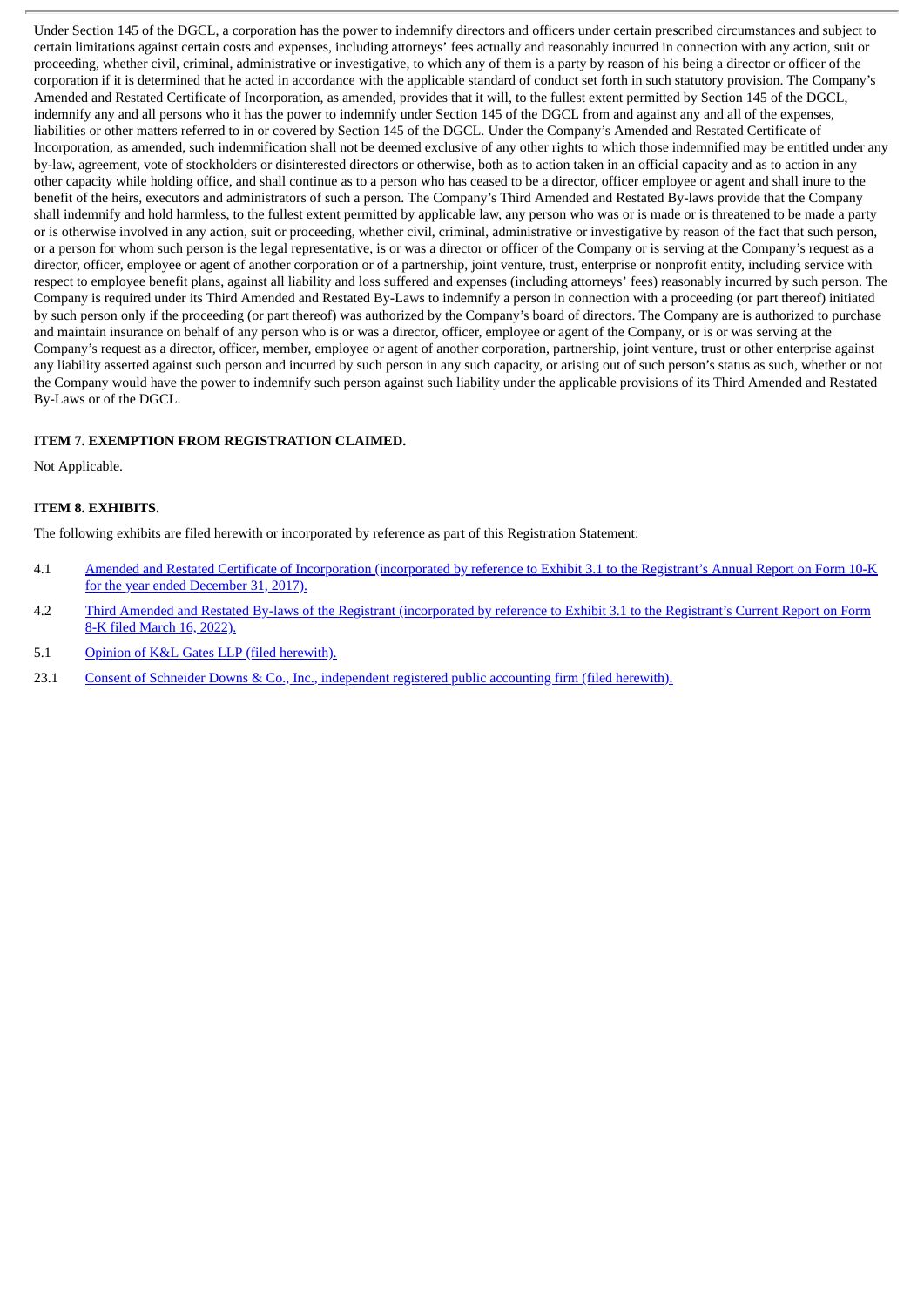- 23.2 Consent of K&L Gates LLP [\(included](#page-8-0) in Exhibit 5.1).
- 24.1 Powers of Attorney (included on the signature page to this [Registration](#page-7-0) Statement).
- 99.1 Amended and Restated Universal Stainless & Alloy Products, Inc. 2017 Stock Incentive Plan [\(incorporated](http://www.sec.gov/Archives/edgar/data/931584/000119312521153530/d222412dex101.htm) by reference to Exhibit 10.1 to the Registrant's Current Report on Form 8-K filed May 7, 2021).
- 99.2 Amendment to the Amended and Restated Universal Stainless & Alloy Products, Inc. 2017 Stock Incentive Plan [\(incorporated](http://www.sec.gov/Archives/edgar/data/931584/000119312522143002/d293714dex101.htm) by reference to Exhibit 10.1 to the Registrant's Current Report on Form 8-K filed May 6, 2022).
- 107 Filing Fee [Table.](#page-11-0)

#### **ITEM 9. UNDERTAKINGS.**

(a) The undersigned Registrant hereby undertakes:

1. To file, during any period in which offers or sales are being made, a post-effective amendment to this Registration Statement:

i. To include any prospectus required by Section 10(a)(3) of the Securities Act;

ii. To reflect in the prospectus any facts or events arising after the effective date of this Registration Statement (or the most recent posteffective amendment thereof) which, individually or in the aggregate, represent a fundamental change in the information set forth in the Registration Statement. Notwithstanding the foregoing, any increase or decrease in volume of securities offered (if the total dollar value of securities offered would not exceed that which was registered) and any deviation from the low or high end of the estimated maximum offering range may be reflected in the form of prospectus filed with the Commission pursuant to Rule 424(b) if, in the aggregate, the changes in volume and price represent no more than 20% change in the maximum aggregate offering price set forth in the "Calculation of Registration Fee" table in the effective Registration Statement.

iii. To include any material information with respect to the plan of distribution not previously disclosed in the registration statement or any material change to such information in this Registration Statement;

provided, however, that paragraphs  $(a)(1)(i)$  and  $(a)(1)(ii)$  of this section do not apply if the information required to be included in a post-effective amendment by those paragraphs is contained in reports filed with or furnished to the Commission by the Registrant pursuant to Section 13 or Section 15(d) of the Exchange Act that are incorporated by reference in this Registration Statement.

2. That, for the purpose of determining any liability under the Securities Act, each such post-effective amendment shall be deemed to be a new registration statement relating to the securities offered therein, and the offering of such securities at that time shall be deemed to be the initial bona fide offering thereof.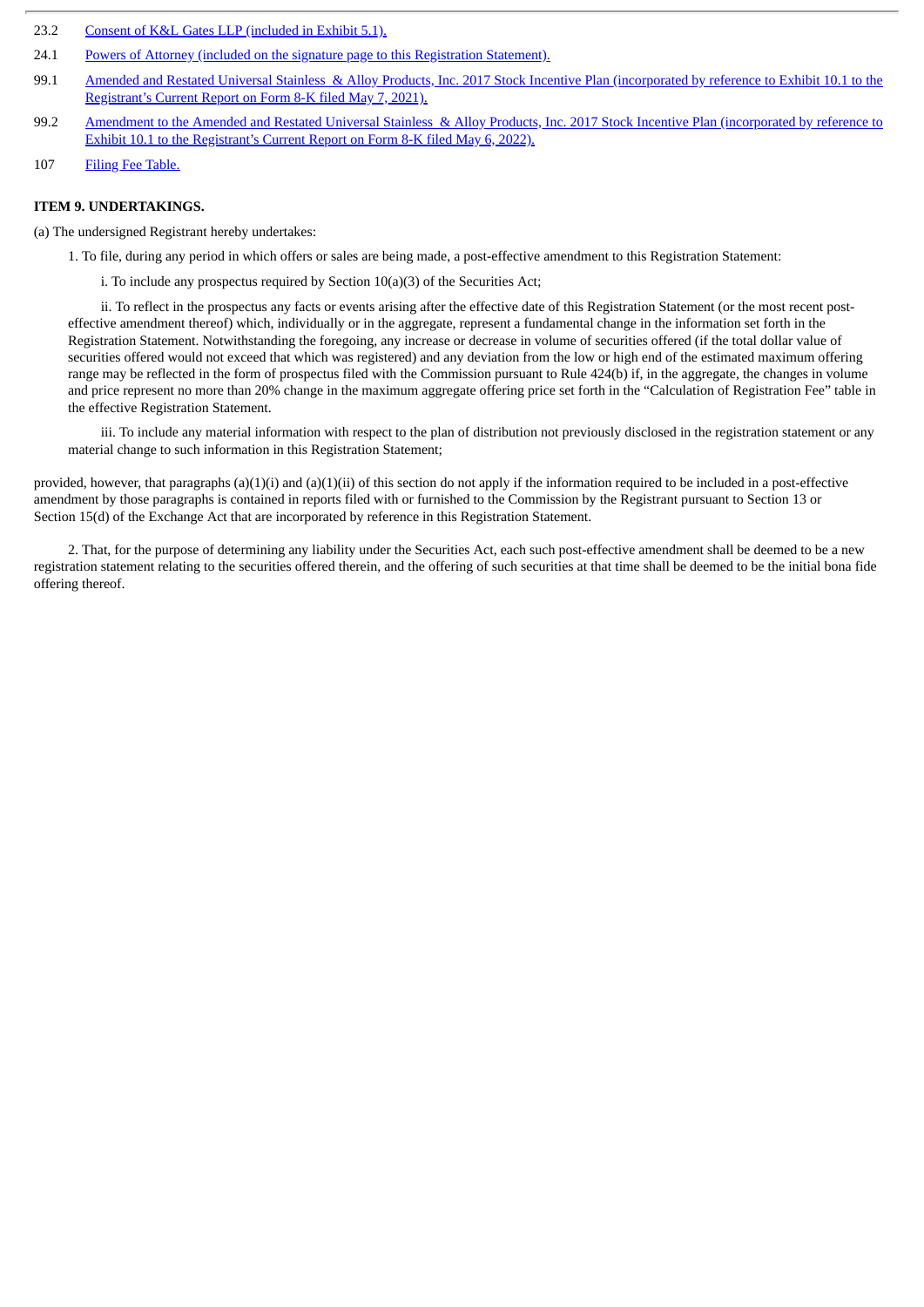3. To remove from registration by means of a post-effective amendment any of the securities being registered which remain unsold at the termination of the offering.

(b) The undersigned Registrant hereby undertakes that, for purposes of determining any liability under the Securities Act, each filing of the Registrant's annual report pursuant to Section 13(a) or Section 15(d) of the Exchange Act (and, where applicable, each filing of an employee benefit plan's annual report pursuant to Section 15(d) of the Exchange Act) that is incorporated by reference in this Registration Statement shall be deemed to be a new registration statement relating to the securities offered therein, and the offering of such securities at that time shall be deemed to be the initial bona fide offering thereof.

(c) Insofar as indemnification for liabilities arising under the Securities Act may be permitted to directors, officers and controlling persons of the Registrant pursuant to the foregoing provisions, or otherwise, the Registrant has been advised that in the opinion of the Commission such indemnification is against public policy as expressed in the Securities Act and is, therefore, unenforceable. In the event that a claim for indemnification against such liabilities (other than the payment by the Registrant of expenses incurred or paid by a director, officer or controlling person of the Registrant in the successful defense of any action, suit or proceeding) is asserted by such director, officer or controlling person in connection with the securities being registered, the Registrant will, unless in the opinion of its counsel the matter has been settled by controlling precedent, submit to a court of appropriate jurisdiction the question whether such indemnification by it is against public policy as expressed in the Securities Act and will be governed by the final adjudication of such issue.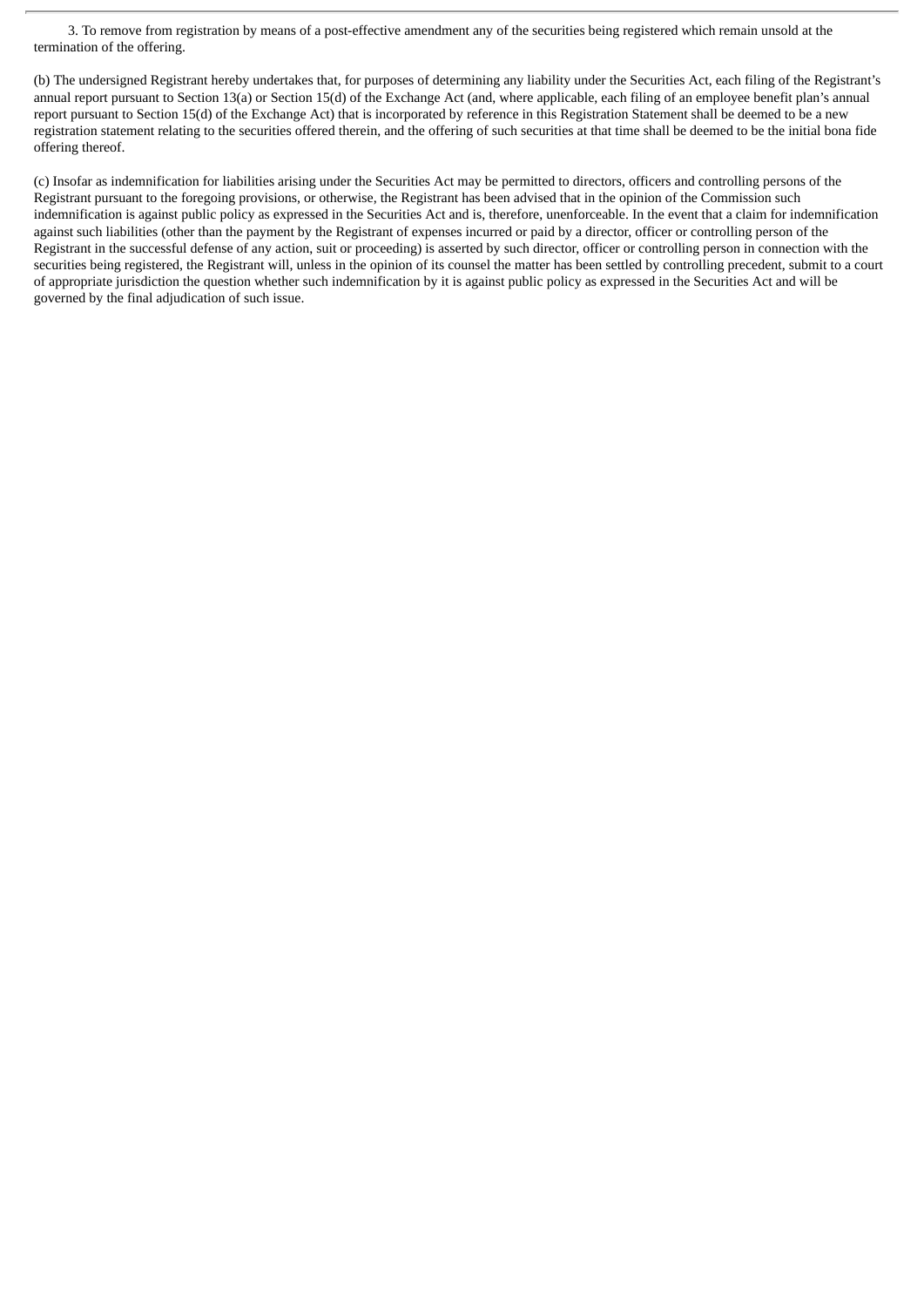#### **SIGNATURES**

<span id="page-7-0"></span>Pursuant to the requirements of the Securities Act of 1933, the Registrant certifies that it has reasonable grounds to believe that it meets all of the requirements for filing on Form S-8 and has duly caused this Registration Statement on Form S-8 to be signed on its behalf by the undersigned, thereunto duly authorized, in the City of Bridgeville, Commonwealth of Pennsylvania, on this 23rd day of May, 2022.

> UNIVERSAL STAINLESS & ALLOY PRODUCTS, INC.

By: /s/ Dennis M. Oates

Dennis M. Oates Chairman, President and Chief Executive Officer

#### **POWER OF ATTORNEY**

Each of the undersigned directors and officers of Universal Stainless & Alloy Products, Inc., a Delaware corporation, do hereby constitute and appoint Dennis M. Oates and John J. Arminas, or any of them, the undersigned's true and lawful attorneys and agents, with full power of substitution and resubstitution in each, to do any and all acts and things in our name and on our behalf in our respective capacities as directors and officers and to execute any and all instruments for us and in our names in the capacities indicated below, which said attorneys and agents, or either of them, may deem necessary or advisable to enable said corporation to comply with the Securities Act, as amended, and any rules, regulations and requirements of the Securities and Exchange Commission, in connection with this Registration Statement, including specifically, but without limitation, power and authority to sign for us or any of us in our names in the capacities indicated below, any and all amendments (including post-effective amendments) hereto, and each of the undersigned does hereby ratify and confirm all that said attorneys and agents, or either of them or any substitute, shall do or cause to be done by virtue hereof. This Power of Attorney may be executed in any number of counterparts.

Pursuant to the requirements of the Securities Act of 1933, as amended, the following persons in the capacities and on the dates indicated have signed this Registration Statement below.

| Signature                                        | Capacity                                                                                                         | Date         |
|--------------------------------------------------|------------------------------------------------------------------------------------------------------------------|--------------|
| /s/ Dennis M. Oates<br>Dennis M. Oates           | Chairman, President and Chief Executive Officer (Principal<br><b>Executive Officer)</b>                          | May 23, 2022 |
| /s/ Steven DiTommaso<br>Steven DiTommaso         | Vice President and Chief Financial Officer (Principal Financial and May 23, 2022)<br><b>Accounting Officer</b> ) |              |
| /s/ Christopher L. Ayers<br>Christopher L. Ayers | Director                                                                                                         | May 23, 2022 |
| /s/ Judith L. Bacchus<br>Judith L. Bacchus       | Director                                                                                                         | May 23, 2022 |
| /s/ M. David Kornblatt<br>M. David Kornblatt     | Director                                                                                                         | May 23, 2022 |
| /s/ Udi Toledano<br>Udi Toledano                 | Director                                                                                                         | May 23, 2022 |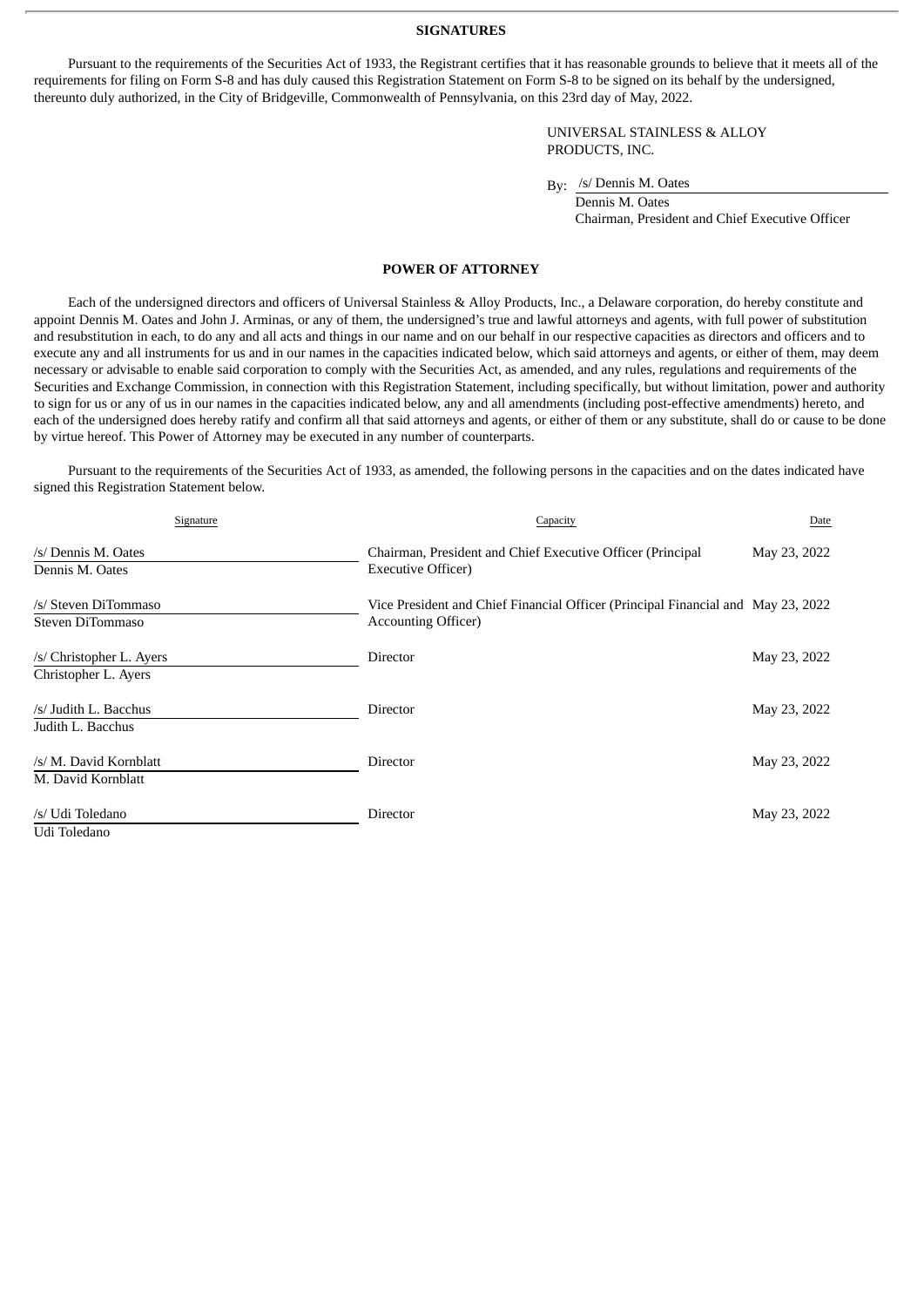# <span id="page-8-0"></span>**K&L GATES**

May 23, 2022

Universal Stainless & Alloy Products, Inc. 600 Mayer Street Bridgeville, Pennsylvania 15017

#### Ladies and Gentlemen:

We have acted as counsel to Universal Stainless & Alloy Products, Inc., a Delaware corporation (the "Company"), in connection with the Registration Statement on Form S-8 (the "Registration Statement") to be filed by the Company with the Securities and Exchange Commission for the registration under the Securities Act of 1933, as amended (the "Securities Act"), of the offer and sale of an aggregate of 500,000 additional shares of the Company's common stock, par value \$0.001 per share (collectively, the "Shares"), pursuant to the Universal Stainless & Alloy Products Amended and Restated 2017 Stock Incentive Plan, as amended (the "Plan").

This opinion letter is being delivered in accordance with the requirements of Item 601(b)(5) of Regulation S-K under the Securities Act.

You have requested our opinions as to the matters set forth below in connection with the Registration Statement. For purposes of rendering those opinions, we have examined copies of the Plan, the Registration Statement, the Company's Amended and Restated Certificate of Incorporation, as amended, the Company's Third Amended and Restated By-Laws, and the corporate actions of the Company with respect to the Plan, the Registration Statement and the Shares, and we have made such other investigation as we have deemed appropriate. We also have examined and relied upon certificates of public officials, and, in rendering our opinion, we have made the assumptions that are customary in opinion letters of this kind. We have not verified any of those assumptions.

Based upon and subject to the foregoing and the additional qualifications and other matters set forth below, we are of the opinion that the Shares have been duly and validly authorized and that the Shares, when issued in accordance with the terms of the Plan, will be validly issued, fully paid and nonassessable.

The opinions expressed in this opinion letter are limited to the General Corporation Law of the State of Delaware. The foregoing opinions are rendered as of the date of this letter. We assume no obligation to update or supplement any of such opinions in order to reflect any changes of law or fact that may occur.

#### K&L GATES LLP

K&L GATES CENTER 210 SIXTH AVENUE PITTSBURGH PA 15222-2613 T +1 412 355 6500 F +1 412 355 6501 klgates.com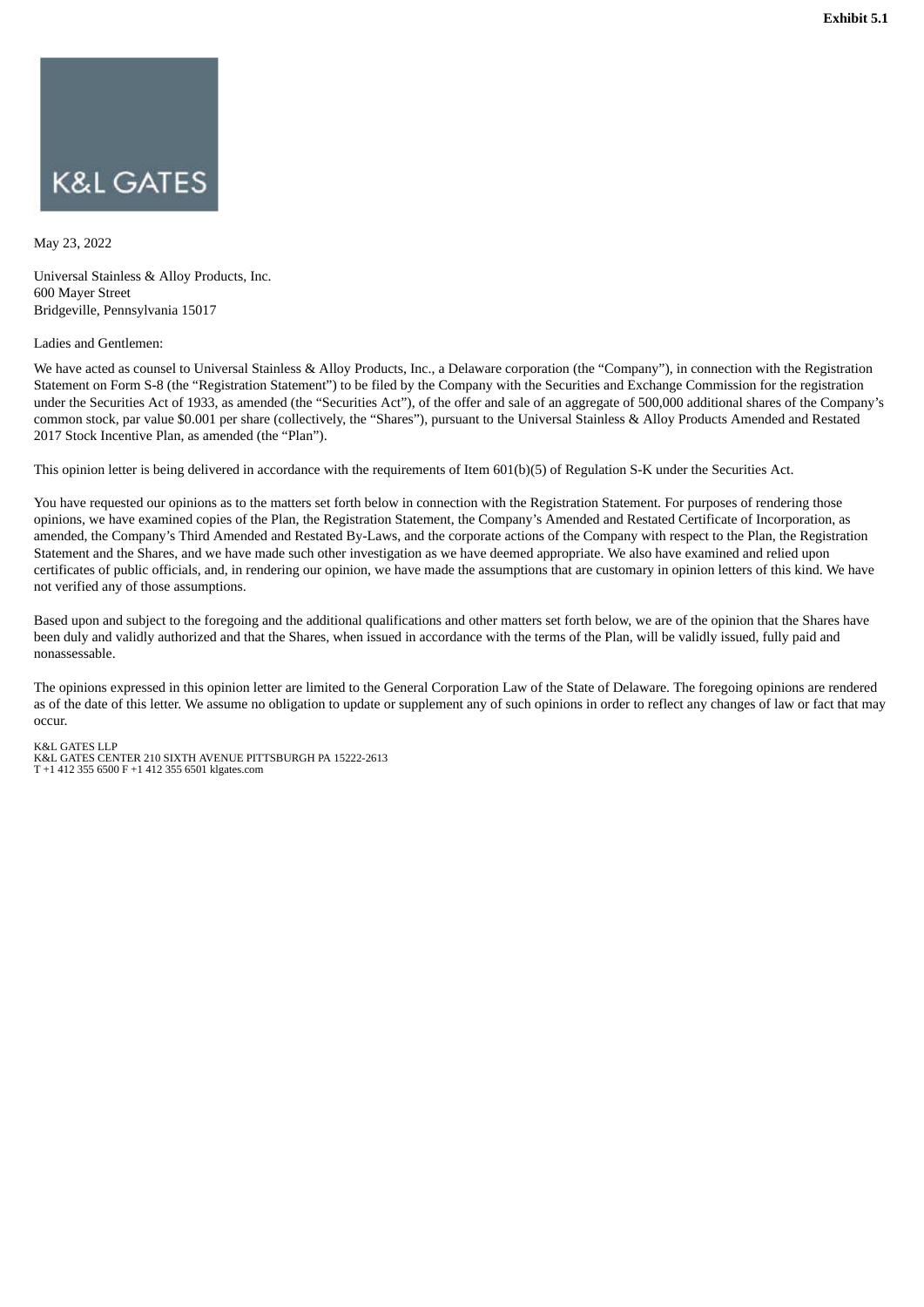We are furnishing this opinion letter to you solely in connection with the Registration Statement. You may not rely on this opinion letter in any other connection, and it may not be furnished to or relied upon by any other person for any purpose, without our specific prior written consent. We hereby consent to the filing of this opinion as Exhibit 5.1 to the Registration Statement and to the use of our name wherever appearing in the Registration Statement. In giving our consent, we do not thereby admit that we are in the category of persons whose consent is required under Section 7 of the Securities Act or the rules and regulations thereunder.

Very truly yours,

/s/ K&L Gates LLP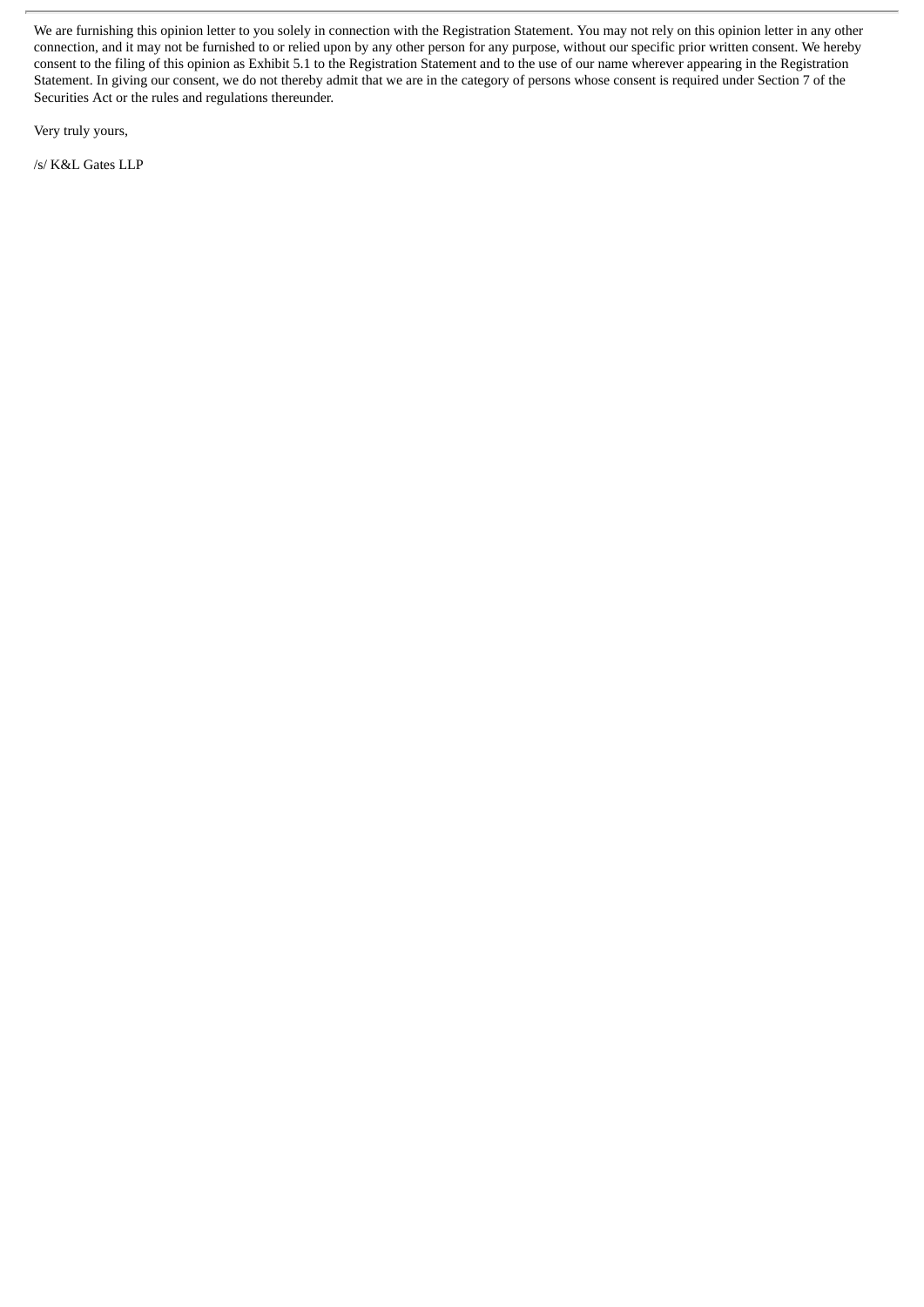#### CONSENT OF INDEPENDENT REGISTERED PUBLIC ACCOUNTING FIRM

<span id="page-10-0"></span>We consent to the incorporation by reference in this Registration Statement on Form S-8 pertaining to the 2017 Equity Incentive Plan of Universal Stainless & Alloy Products, Inc. and Subsidiaries of our report dated February 17, 2022, relating to the consolidated financial statements and financial statement schedules of Universal Stainless & Alloy Products, Inc. and Subsidiaries and the effectiveness of internal control over financial reporting of Universal Stainless & Alloy Products, Inc. and Subsidiaries included in its Annual Report on Form 10-K for the year ended December 31, 2021 filed with the Securities and Exchange Commission.

/s/ Schneider Downs & Co., Inc.

Pittsburgh, Pennsylvania May 23, 2022